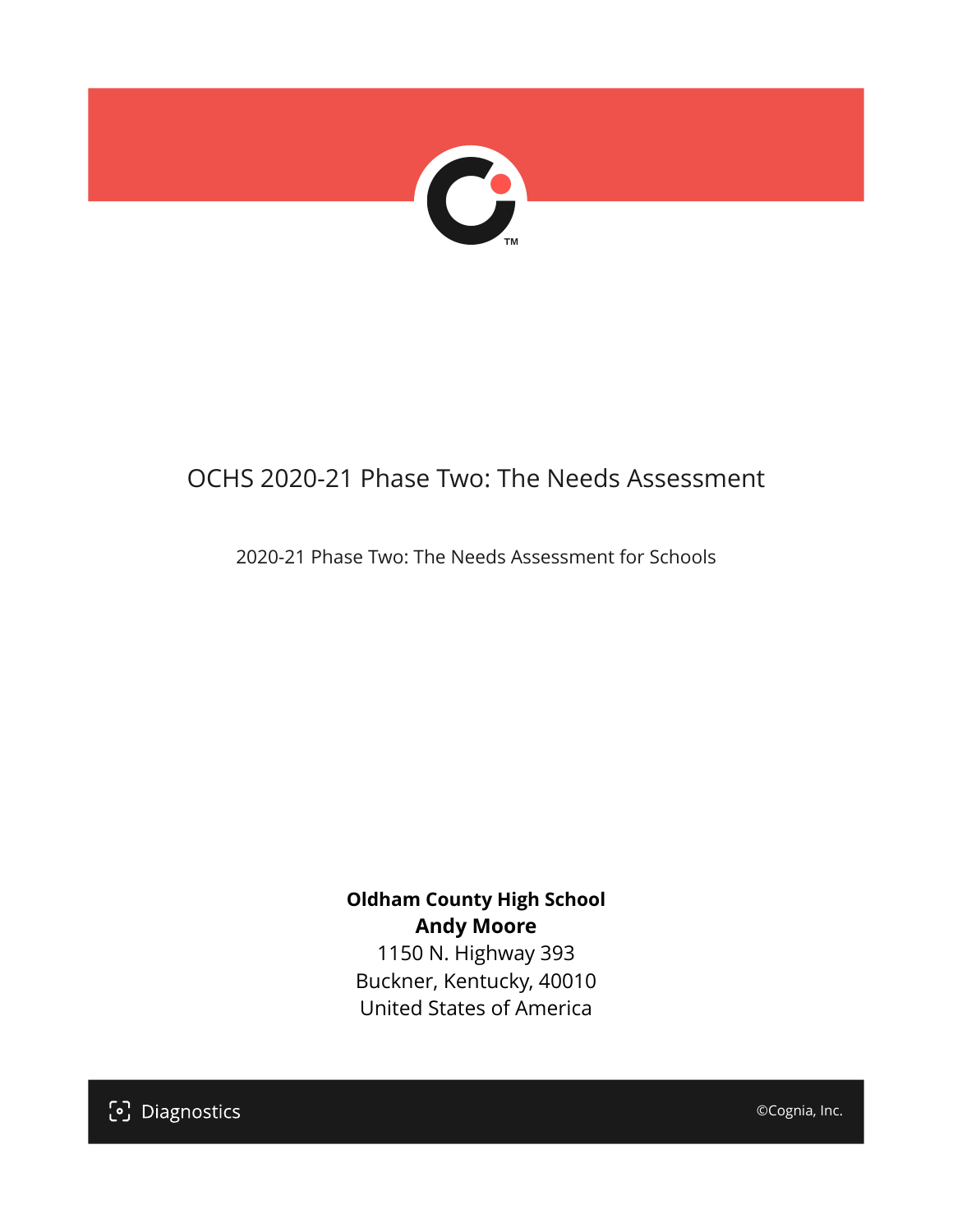#### **Table of Contents**

| 2020-21 Phase Two: The Needs Assessment for Schools        |  |
|------------------------------------------------------------|--|
| Understanding Continuous Improvement: The Needs Assessment |  |
| Protocol                                                   |  |
| <b>Current State</b>                                       |  |
| Priorities/Concerns                                        |  |
| Trends                                                     |  |
| Potential Source of Problem                                |  |
| Strengths/Leverages                                        |  |
|                                                            |  |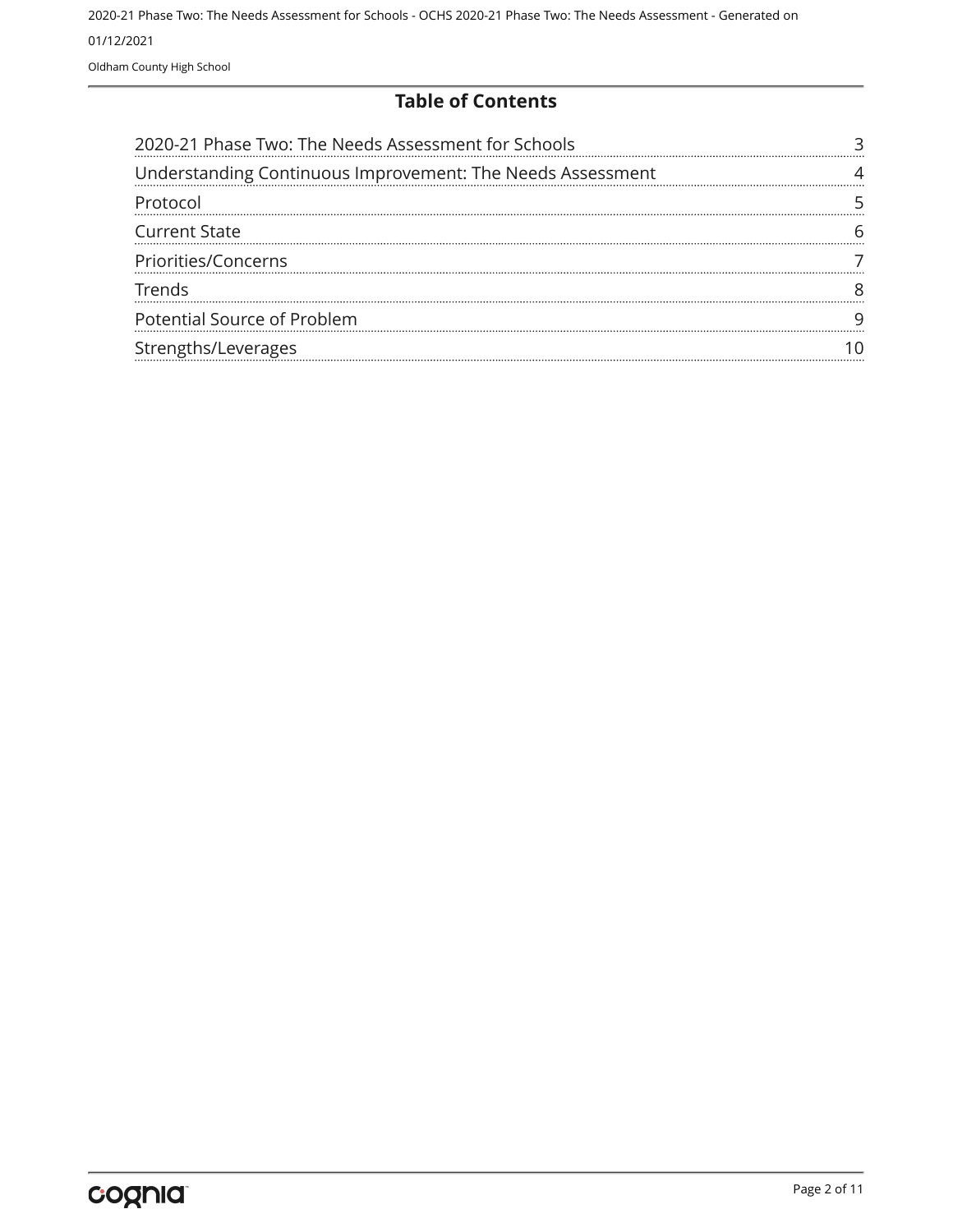## <span id="page-2-0"></span>**2020-21 Phase Two: The Needs Assessment for Schools**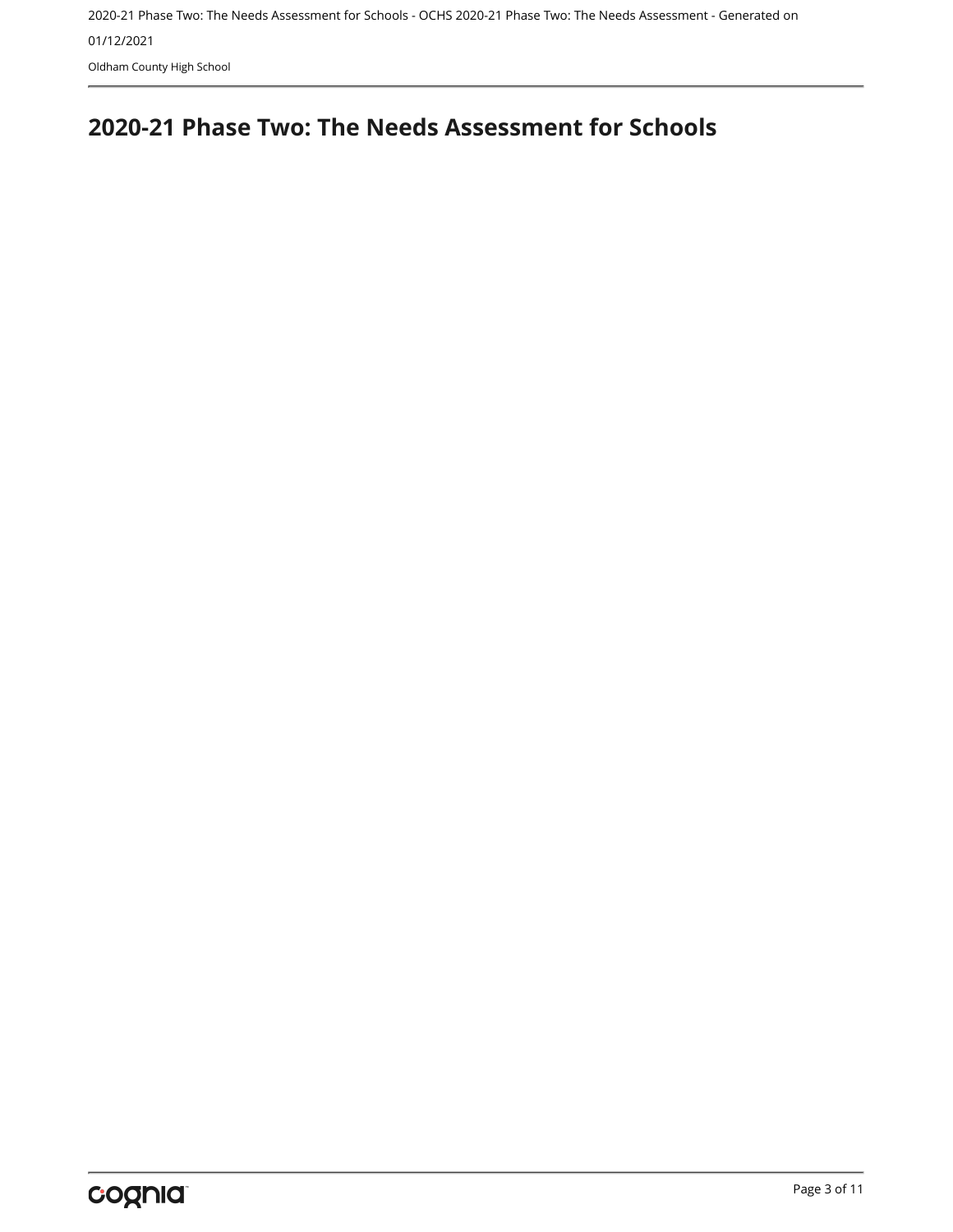## <span id="page-3-0"></span>**Understanding Continuous Improvement: The Needs Assessment**

In its most basic form, continuous improvement is about understanding the **current state** and formulating a plan to move to the **desired state**. The comprehensive needs assessment is a culmination of an extensive review of multiple sources of data collected over a period of time (e.g. 2-3 years). It is to be conducted annually as an essential part of the continuous improvement process and precedes the development of strategic goals (i.e. desired state).

The needs assessment requires synthesis and analysis of multiple sources of data and should reach conclusions about the **current state** of the school, as well as the processes, practices and conditions that contributed to that state.

The needs assessment provides the framework for **all** schools to clearly and honestly identify their most critical areas for improvement that will be addressed later in the planning process through the development of goals, objectives, strategies and activities. 703 KAR 2:225 requires, as part of continuous improvement planning for schools, each school complete the needs assessment between October 1 and November 1 of each year and include: (1) a description of the data reviewed and the process used to develop the needs assessment; (2) a review of the previous plan and its implementation to inform development of the new plan; and, (3) perception data gathered from the administration of a valid and reliable measure of teaching and learning conditions. Further, as required by Section 1114 of the Every Student Succeeds Act (ESSA), Title I schools implementing a schoolwide program must base their Title I program on a comprehensive needs assessment.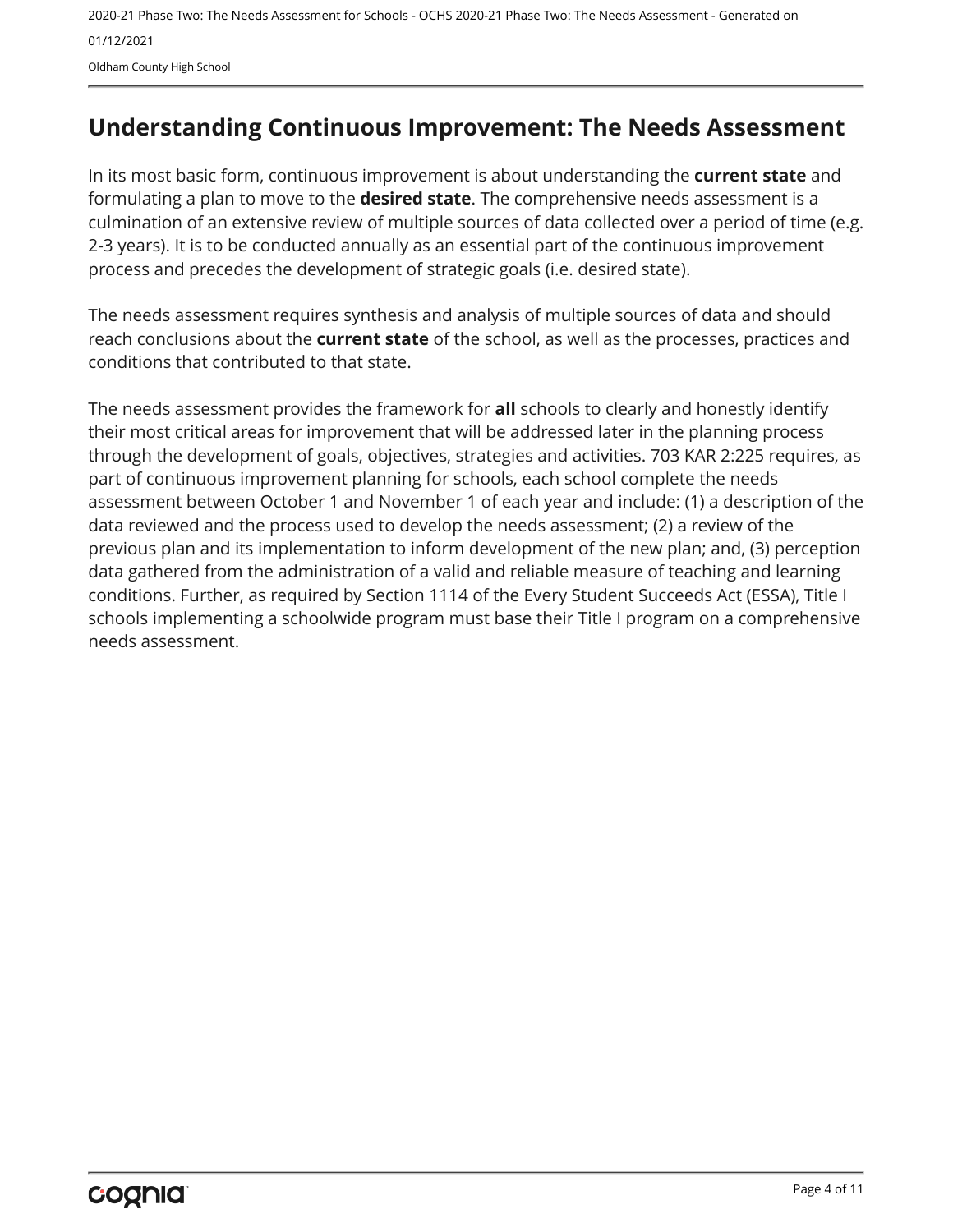## <span id="page-4-0"></span>**Protocol**

. Clearly detail the process used for reviewing, analyzing and applying data results. Include names of school councils, leadership teams and stakeholder groups involved. How frequently does this planning team meet and how are these meetings documented?

Formative data is reviewed weekly in teacher team meetings during common planning periods. Teachers keep documentation of their meetings. Formative data is also discussed at PLC meetings during Teacher Work Days, which meet multiple times throughout the year. All data including state accountability data is discussed and analyzed during the team leader meetings. These meetings include representatives from each department that then take information back to their team of teachers. Application of data results is discussed in all of the previous meetings, and checked for fidelity of implementation through learning walks with teachers and our leadership team. SBDM looks at state assessment data annually to inform them on academic progress of the building as they approve a variety of action plans and financial plans to support the academic needs of the building. Our MTSS team look at academic and behavioral data monthly to analyze trends and plan next steps.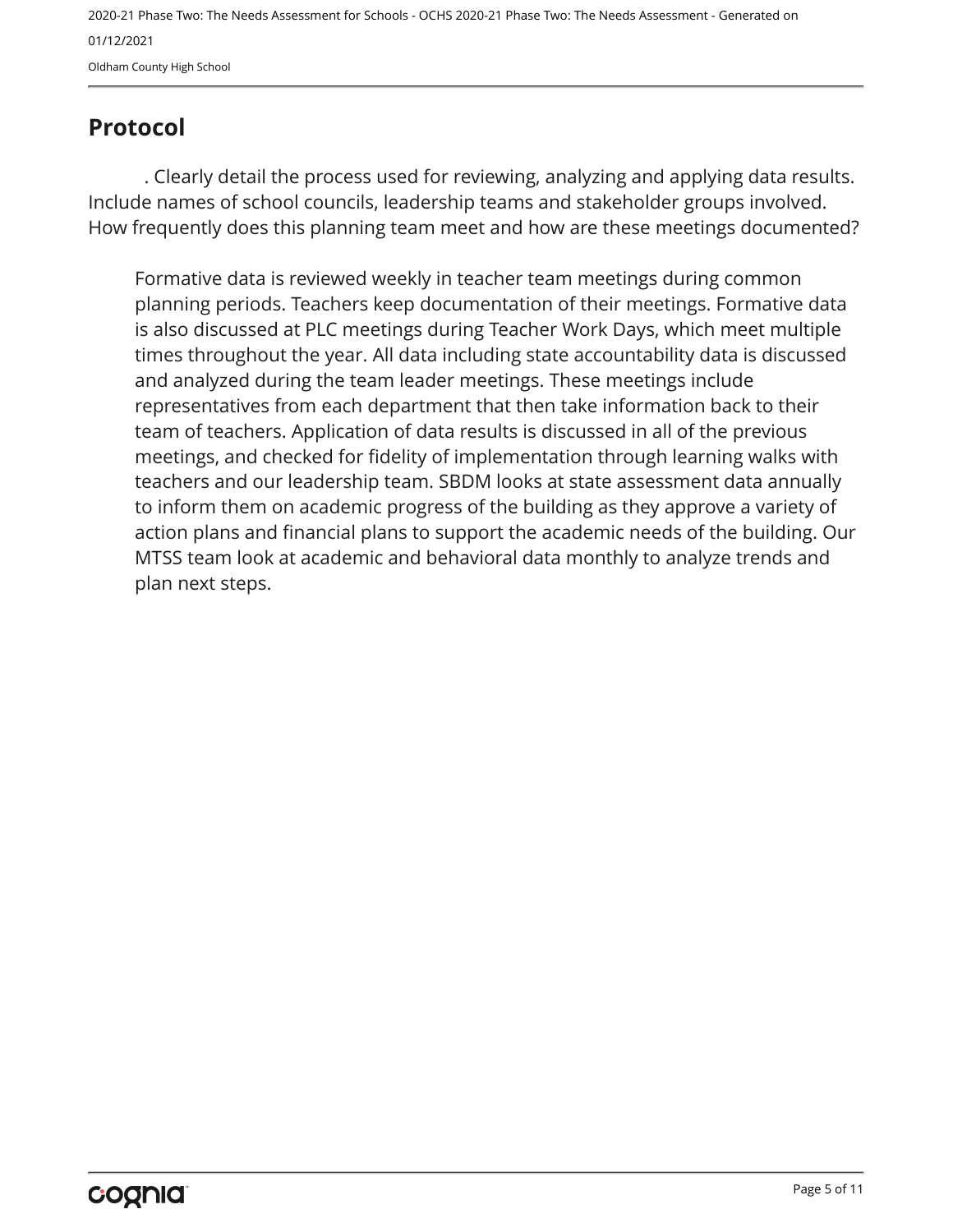## <span id="page-5-0"></span>**Current State**

. Plainly state the current condition using precise numbers and percentages as revealed by past, current and multiple sources of data. These should be based solely on data outcomes. Cite the source of data used.

#### **Example of Current Academic State:**

-Thirty-four percent (34%) of students in the achievement gap scored proficient on KPREP Reading.

-From 2018 to 2020, the school saw an 11% increase in novice scores in reading among students in the achievement gap.

-Fifty-four percent (54%) of our students scored proficient in math compared to the state average of 57%.

#### **Example of Non-Academic Current State:**

-Teacher Attendance: Teacher attendance rate was 84% for the 2019-20 school year – a decrease from 92% in 2017-18.

-The number of behavior referrals increased from 204 in 2018-19 to 288 in 2019-20. -Survey results and perception data indicated 62% of the school's teachers received adequate professional development.

AP - Scores Trending up. 8% increase in AP from 18-19 to 19-20 ACT Scores among the Junior class continue to trend down over a 5 year period. Currently at an average composite of 20.3 which is down from 20.6 the previous year. While English data remains steady over the last 3 years, it is still the lowest subsection for the core group of students. Math scores on the ACT were flat for several years but saw a .6 point decline this year dropping them to a 5 year low at 19.9. While scores among our white student have steadily declined scores among our hispanic students have maintained (with 3 times the number of students). Graduation Rate for students with Poverty increased from 91.7% to 92.8% Graduation Rate for student with Disabilities increased from 79.5% to 82.8%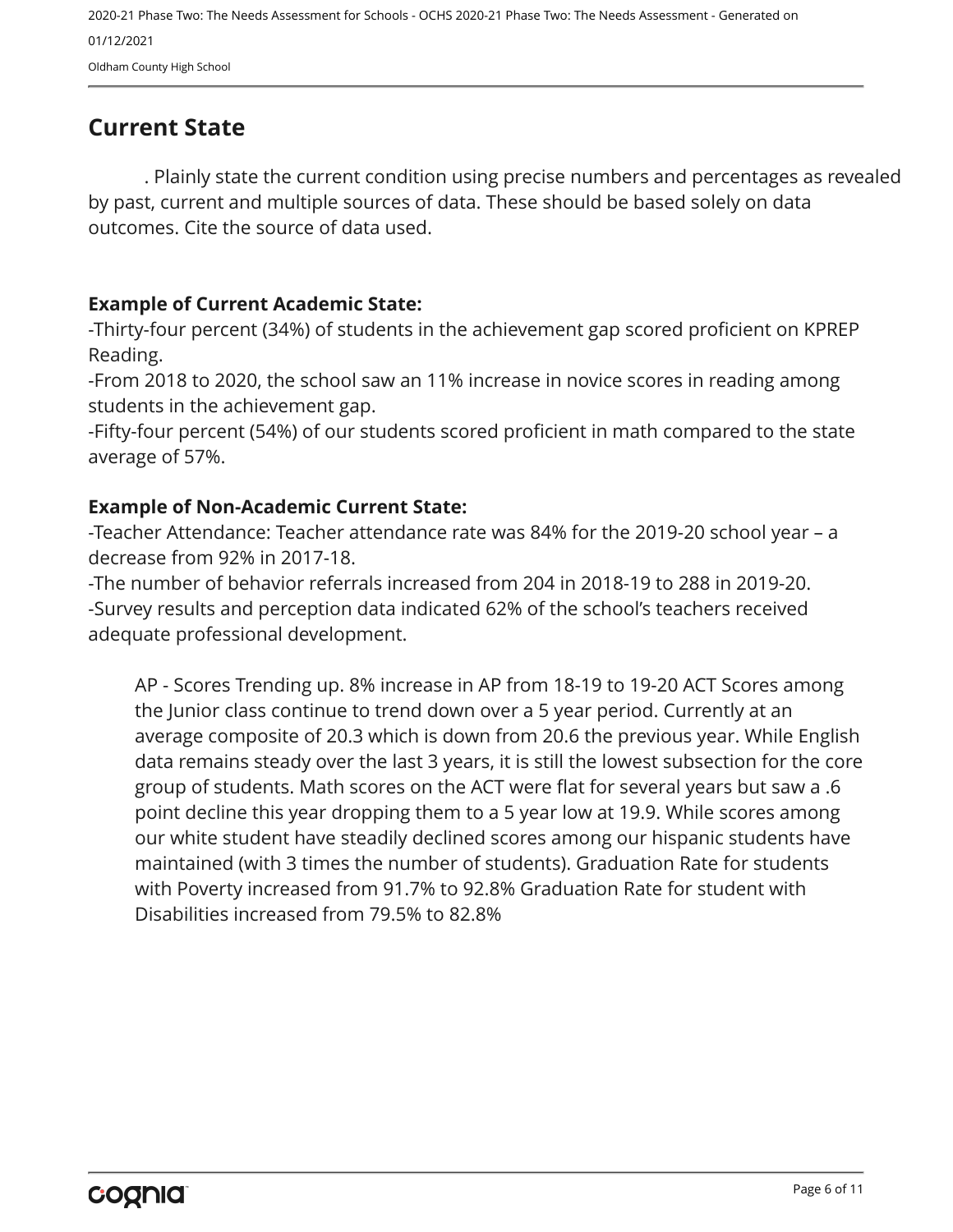## <span id="page-6-0"></span>**Priorities/Concerns**

. Clearly and concisely identify areas of weakness using precise numbers and percentages.

**NOTE:** These priorities will be thoroughly addressed in the Comprehensive School Improvement Plan (CSIP) diagnostic and template.

**Example:** Sixty-eight (68%) of students in the achievement gap scored below proficiency on the KPREP test in reading as opposed to just 12% of non-gap learners.

Declining ACT Scores for all students.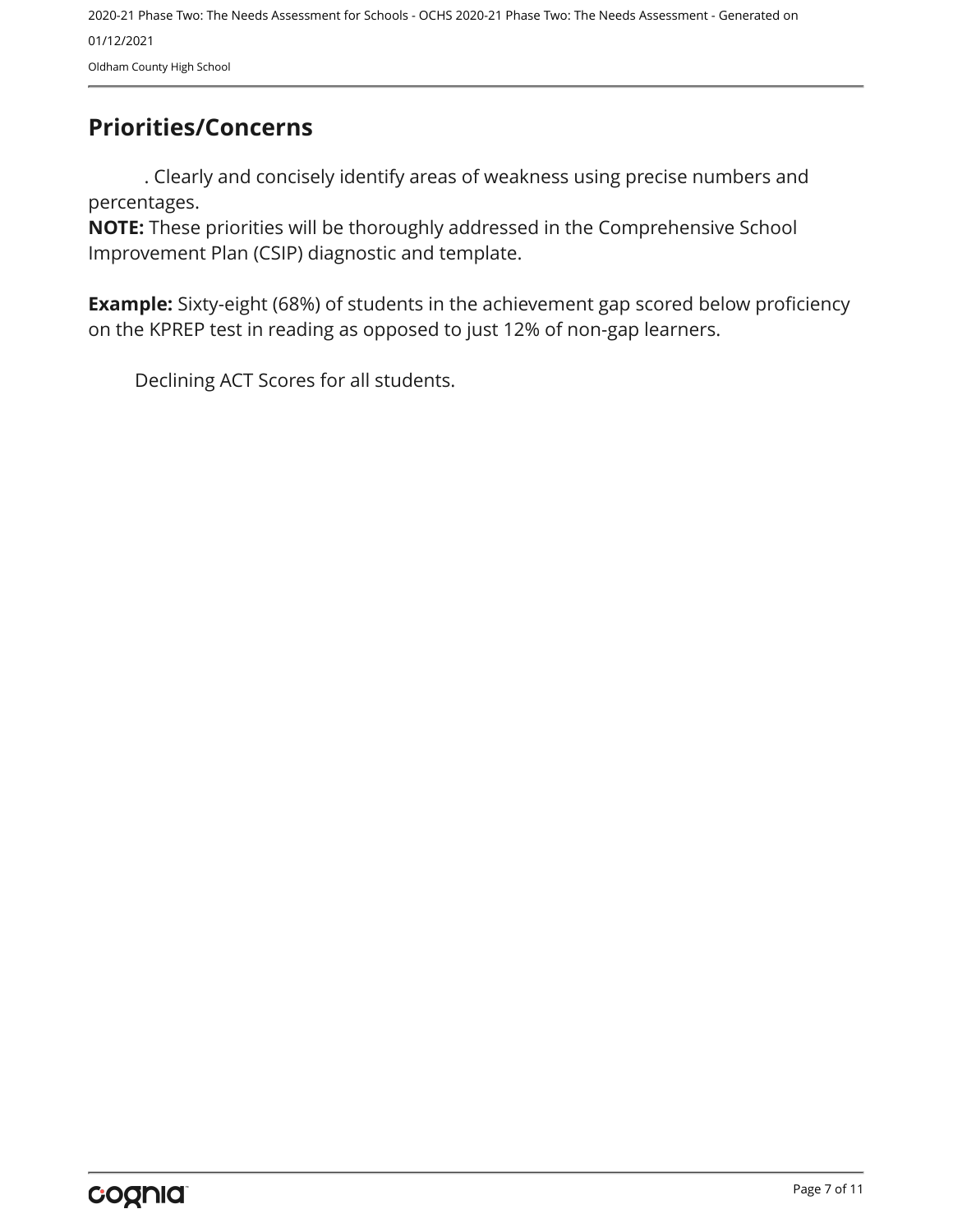## <span id="page-7-0"></span>**Trends**

. Analyzing data trends from the previous two academic years, which academic, cultural and behavioral measures remain significant areas for improvement?

ACT Scores among the Junior class continue to trend down over a 5 year period. Currently at an average composite of 20.3 which is down from 20.6 the previous year. Over 50% Turn Over in staff in 4 years. Core instructional practices are solid however they are inconsistent. Teacher teams remain strong and the back bone of this work. This is a significant growth area.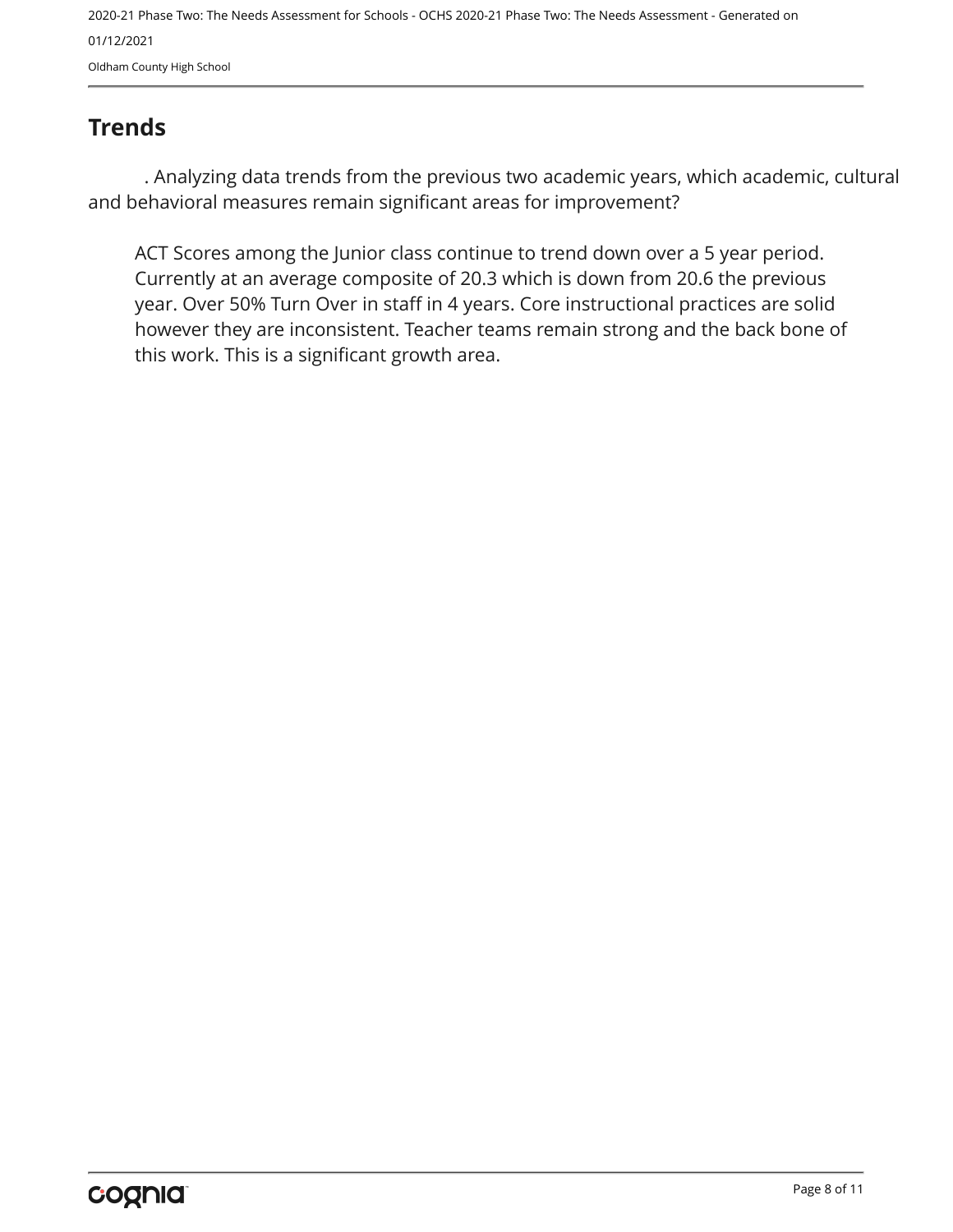## <span id="page-8-0"></span>**Potential Source of Problem**

. Which processes, practices or conditions will the school focus its resources and efforts upon in order to produce the desired changes? Note that all processes, practices and conditions can be linked to the six Key Core Work Processes outlined below:

[KCWP 1: Design and Deploy Standards](https://education.ky.gov/school/csip/Documents/KCWP 1 Strategic Design and Deploy Standards.pdf) [KCWP 2: Design and Deliver Instruction](https://education.ky.gov/school/csip/Documents/KCWP%202%20Strategic%20Design%20and%20Deliver%20Instruction.pdf) [KCWP 3: Design and Deliver Assessment Literacy](https://education.ky.gov/school/csip/Documents/KCWP%203%20Strategic%20Design%20and%20Deliver%20Assessment%20Literacy.pdf) [KCWP 4: Review, Analyze and Apply Data](https://education.ky.gov/school/csip/Documents/KCWP 4 Strategic Review Analyze and Apply Data.pdf) [KCWP 5: Design, Align and Deliver Support](https://education.ky.gov/school/csip/Documents/KCWP 5 Strategic Design Align Deliver Support Processes.pdf) [KCWP 6: Establishing Learning Culture and Environment](https://education.ky.gov/school/csip/Documents/KCWP 6 Strategic Establish Learning Culture and Environment.pdf)

KCWP 1: Design and Deploy Standards which coincides with our First PLC question in what do we want our students to know and how to engage them.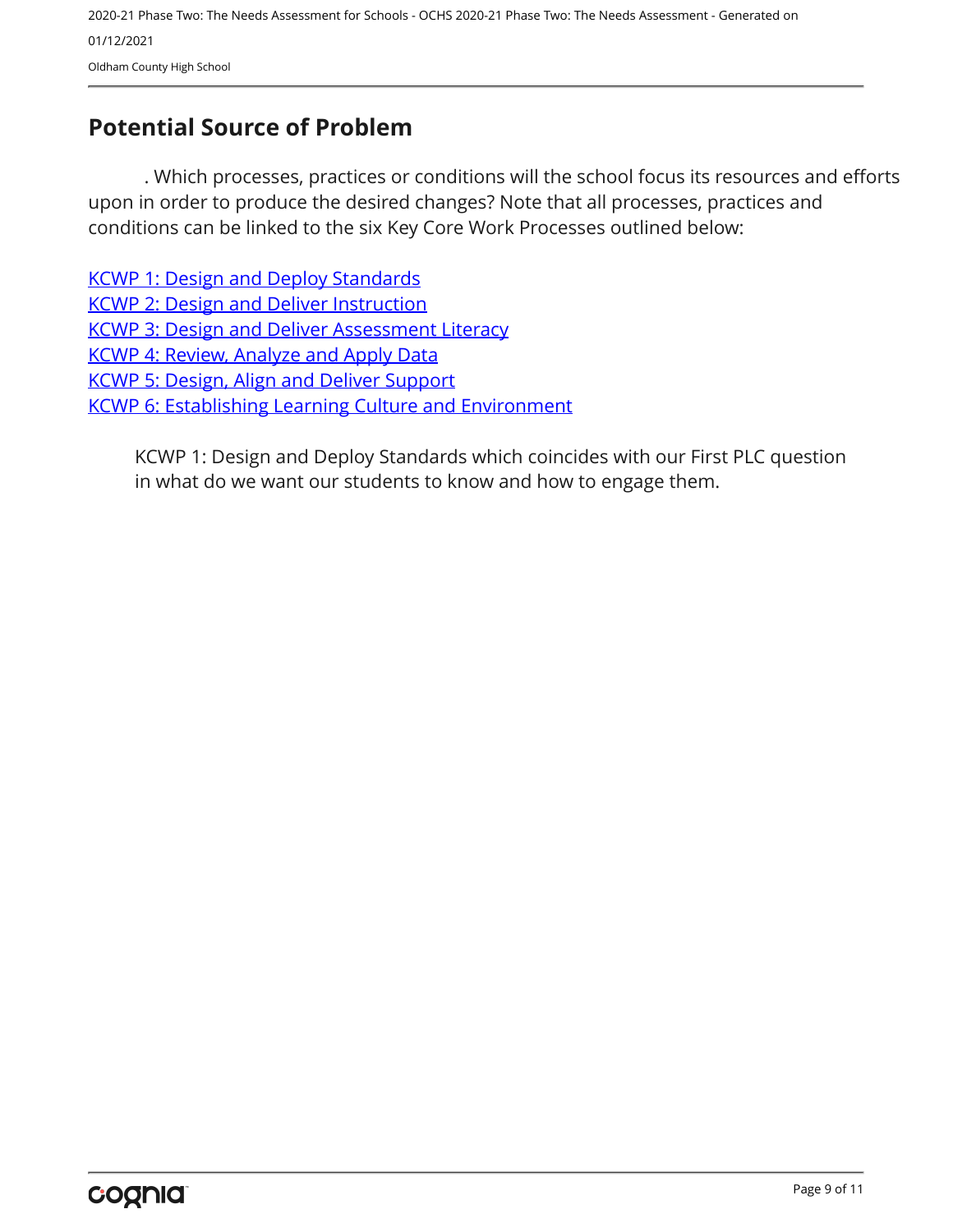## <span id="page-9-0"></span>**Strengths/Leverages**

. Plainly state, using precise numbers and percentages revealed by current data, the strengths and leverages of the school.

**Example**: Graduation rate has increased from 67% the last five years to its current rate of 98%.

Dual Credit Enrollment is increasing and students are experiencing a much higher level of success.